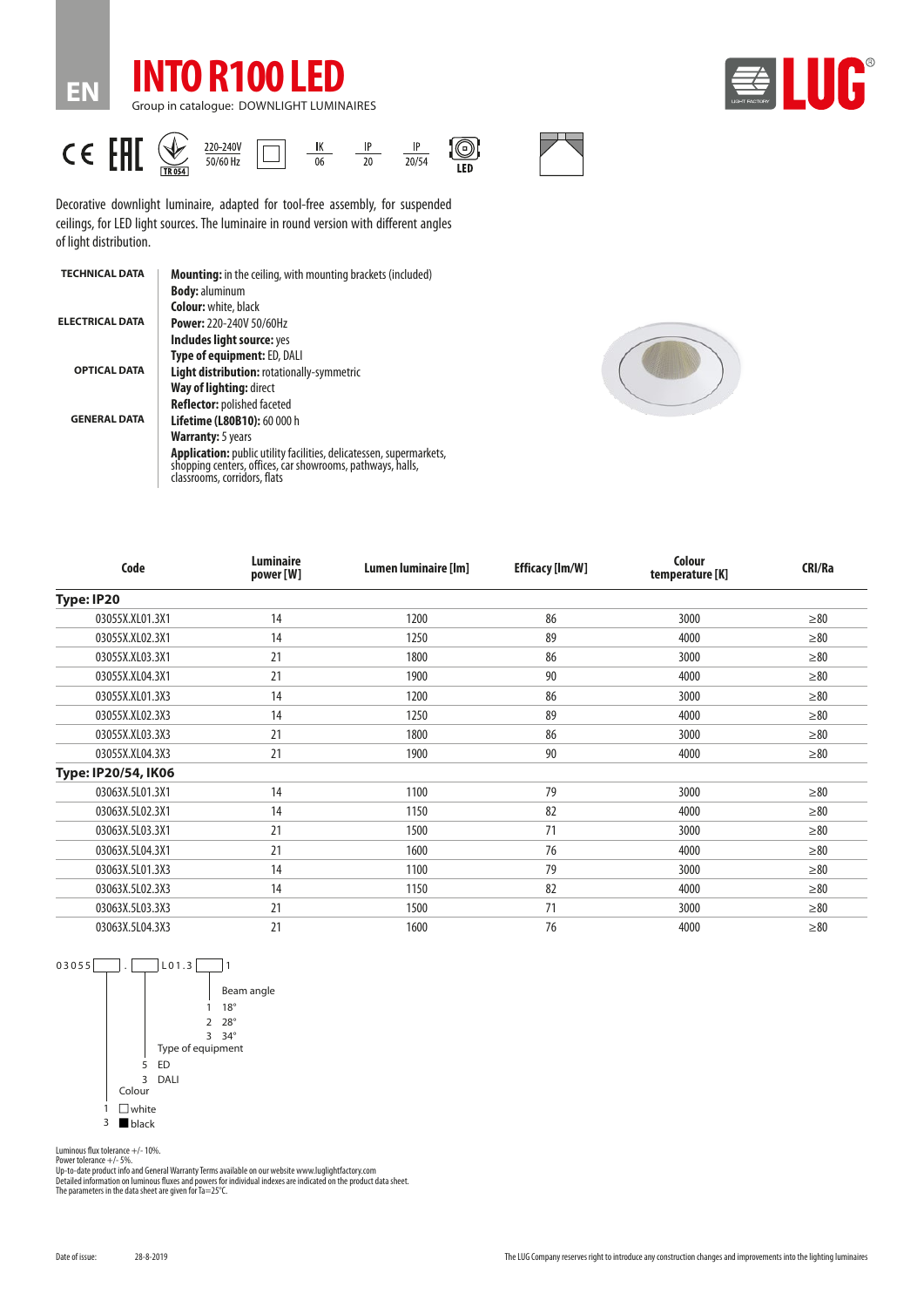

| Code                | <b>Dimensions</b><br>[mm]<br>W H | <b>Mounting</b><br>dimensions [mm]<br>ØS | <b>Pallet</b><br>quantity | <b>Quantity</b><br>in<br>package | Net<br>weight<br>[kg] |  |  |  |
|---------------------|----------------------------------|------------------------------------------|---------------------------|----------------------------------|-----------------------|--|--|--|
| Type: IP20          |                                  |                                          |                           |                                  |                       |  |  |  |
| 03055X.XL01.3X1     | 100 68                           | 90                                       | 360                       | 1                                | 0.5                   |  |  |  |
| 03055X.XL02.3X1     | 100 68                           | 90                                       | 360                       | 1                                | 0.5                   |  |  |  |
| 03055X.XL03.3X1     | 100 68                           | 90                                       | 360                       | 1                                | 0.5                   |  |  |  |
| 03055X.XL04.3X1     | 100 68                           | 90                                       | 360                       | 1                                | 0.5                   |  |  |  |
| 03055X.XL01.3X3     | 100 68                           | 90                                       | 360                       | 1                                | 0.5                   |  |  |  |
| 03055X.XL02.3X3     | 100 68                           | 90                                       | 360                       | 1                                | 0.5                   |  |  |  |
| 03055X.XL03.3X3     | 100 68                           | 90                                       | 360                       | 1                                | 0.5                   |  |  |  |
| 03055X.XL04.3X3     | 100 68                           | 90                                       | 360                       | 1                                | 0.5                   |  |  |  |
| Type: IP20/54, IK06 |                                  |                                          |                           |                                  |                       |  |  |  |
| 03063X.5L01.3X1     | 10673                            | 90                                       | 360                       | 1                                | 0.5                   |  |  |  |
| 03063X.5L02.3X1     | 10673                            | 90                                       | 360                       | 1                                | 0.5                   |  |  |  |
| 03063X.5L03.3X1     | 10673                            | 90                                       | 360                       | 1                                | 0.5                   |  |  |  |
| 03063X.5L04.3X1     | 10673                            | 90                                       | 360                       | 1                                | 0.5                   |  |  |  |
| 03063X.5L01.3X3     | 10673                            | 90                                       | 360                       | 1                                | 0.5                   |  |  |  |
| 03063X.5L02.3X3     | 10673                            | 90                                       | 360                       | 1                                | 0.5                   |  |  |  |
| 03063X.5L03.3X3     | 10673                            | 90                                       | 360                       | 1                                | 0.5                   |  |  |  |
| 03063X.5L04.3X3     | 10673                            | 90                                       | 360                       | 1                                | 0.5                   |  |  |  |







## **OTHER PICTURES**

**EN**









IP20/54



INTO R family

Luminous flux tolerance +/- 10%.

Power tolerance +/- 5%.<br>Up-to-date product info and General Warranty Terms available on our website www.luglightfactory.com<br>Detailed information on luminous fluxes and powers for individual indexes are indicated on the pro